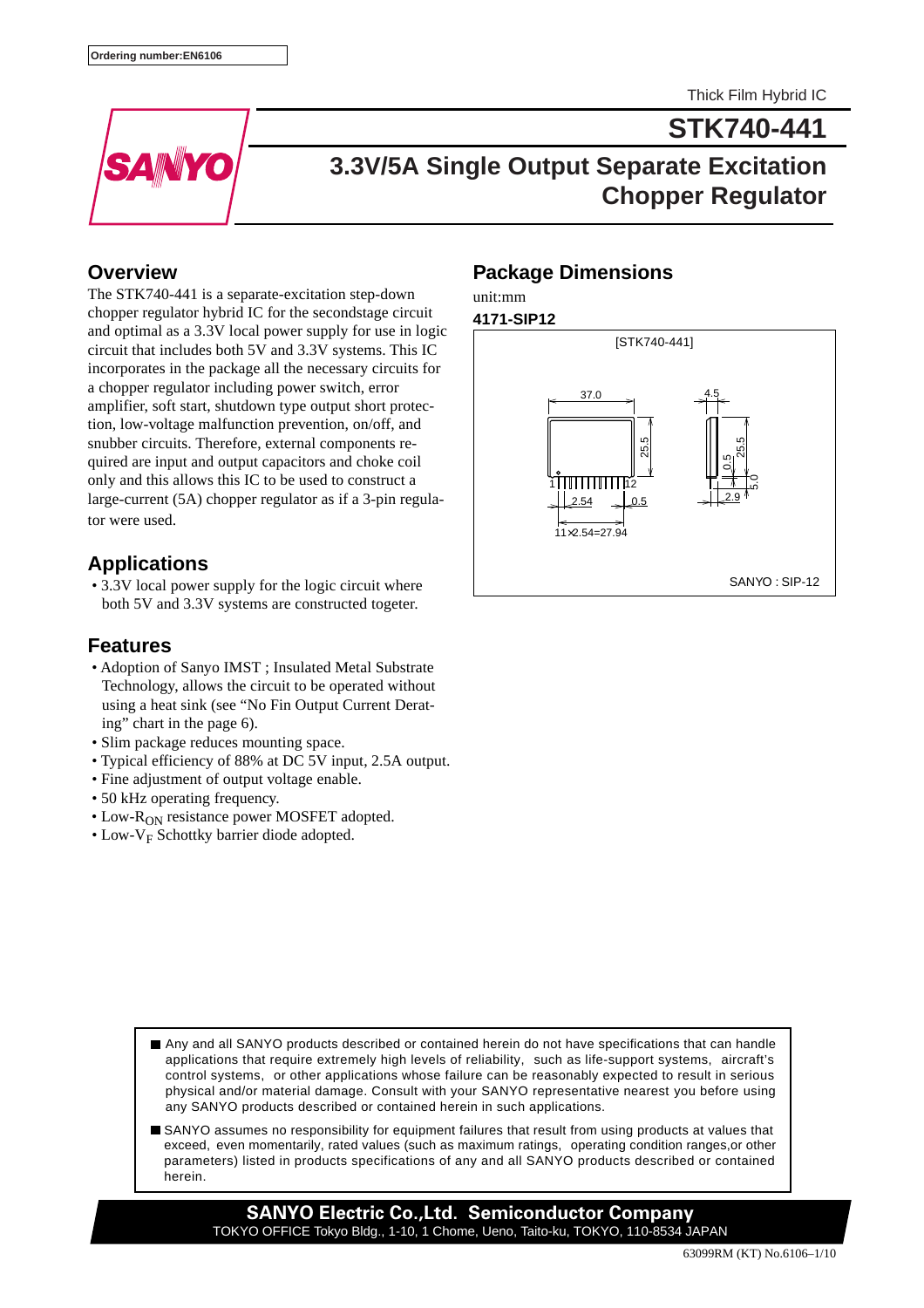### **Series Construction**

This product is listed in a product series due to its property such as output voltage, output current, package, and other similar items. Since some prducts listed in the table below is under development, please refer to your Sanyo sales representative for details.

|   | Type number | Input voltage | Output voltage | Output current | Package dimensions<br>(output pins not included) |
|---|-------------|---------------|----------------|----------------|--------------------------------------------------|
| * | STK740-411  | 4 to $8V$     | 2.5V           | 5A             | $26 \times 37 \times 4.5$ mm, 12 pins            |
| * | STK740-420  | 4 to $8V$     | 2.5V           | 10A            | $25.5 \times 46.6 \times 8.5$ mm, 12pins         |
|   | STK740-441  | 4 to $8V$     | 3.3V           | 5A             | $26 \times 37 \times 4.5$ mm, 12pins             |
|   | STK740-450  |               |                | 10A            | $25.5 \times 46.6 \times 8.5$ mm, 12pins         |
|   | STK740-471  |               |                | 5A             | $26 \times 37 \times 4.5$ mm,12pins              |
|   | STK740-470  |               |                | 5A             | $25.5 \times 46.6 \times 8.5$ mm, 12pins         |
|   | STK740-480  | 8 to 18V      | 5.0V           | 10A            | $25.5 \times 46.6 \times 8.5$ mm, 12pins         |
|   | STK740-490  |               |                | 15A            | $25.5 \times 46.6 \times 8.5$ mm, 12pins         |

\* : Under planning

### **Specifications**

#### **Maximum Ratings at Ta = 25˚C, Tc = 25˚C, unless otherwise specified.**

| Parameter                          | Symbol       | Conditions         | Ratings         | Unit      |
|------------------------------------|--------------|--------------------|-----------------|-----------|
| Operating IC substrate temperature | Tc max       |                    | $+105$          | $\hat{ }$ |
| Operating temperature              | Topr         |                    | $-10$ to $+85$  | $\sim$    |
| Storage temperature                | Tsta         |                    | $-30$ to $+115$ | $\sim$    |
| DC input voltage                   | $V_{IN}$ max | Pins 6, 11, and 12 | 10              |           |

#### **Recommended Operating Conditions at Ta = 25˚C**

| Conditions<br>Symbol<br>Parameter  |          |                              | Ratings    | Unit   |
|------------------------------------|----------|------------------------------|------------|--------|
| Operating IC substrate temperature | Tс       |                              | 0 to $+85$ | $\sim$ |
| DC input voltage                   | $V_{IN}$ | I In the recommended circuit | 4.5 to 6.5 |        |
| Load current                       | lo       | In the recommended circuit   | 1 to 5     |        |

#### **Electrical Characteristics at Tc = 25°C, in the specified circuit,**  $V_{IN} = 5V$ **,**  $I_0 = 1A$ **, unless othrwise specified**

| Parameter                                                  | Symbol      | Conditions                  |                | Ratings |      |               |
|------------------------------------------------------------|-------------|-----------------------------|----------------|---------|------|---------------|
|                                                            |             |                             | $\cdot$<br>min | typ     | max  | Unit          |
| Output voltage                                             | Vo          |                             | 3.2            | 3.3     | 3.4  | $\sqrt{}$     |
| Load regulation                                            | $\Delta$ VO | $Io=1A$ to $5A$             |                |         | 50   | mV            |
| Efficiency                                                 | m           | $Io=2.5A$                   |                | 88      |      | $\%$          |
| Operating frequency                                        | fosc        |                             | 45             | 50      | 55   | kHz           |
| Cutoff current                                             | <b>ICUT</b> | 6pin, latch mode            |                | 1.6     |      | mA            |
| On/off circuit<br>Voff                                     |             | 1 <sub>pin</sub>            |                | 0.22    | 0.32 | $\mathcal{U}$ |
| Output voltage temperature coefficient<br><sup>T</sup> CVO |             | $Tc=+25$ to $+85^{\circ}$ C |                | ±1.7    |      | $mV^{\circ}C$ |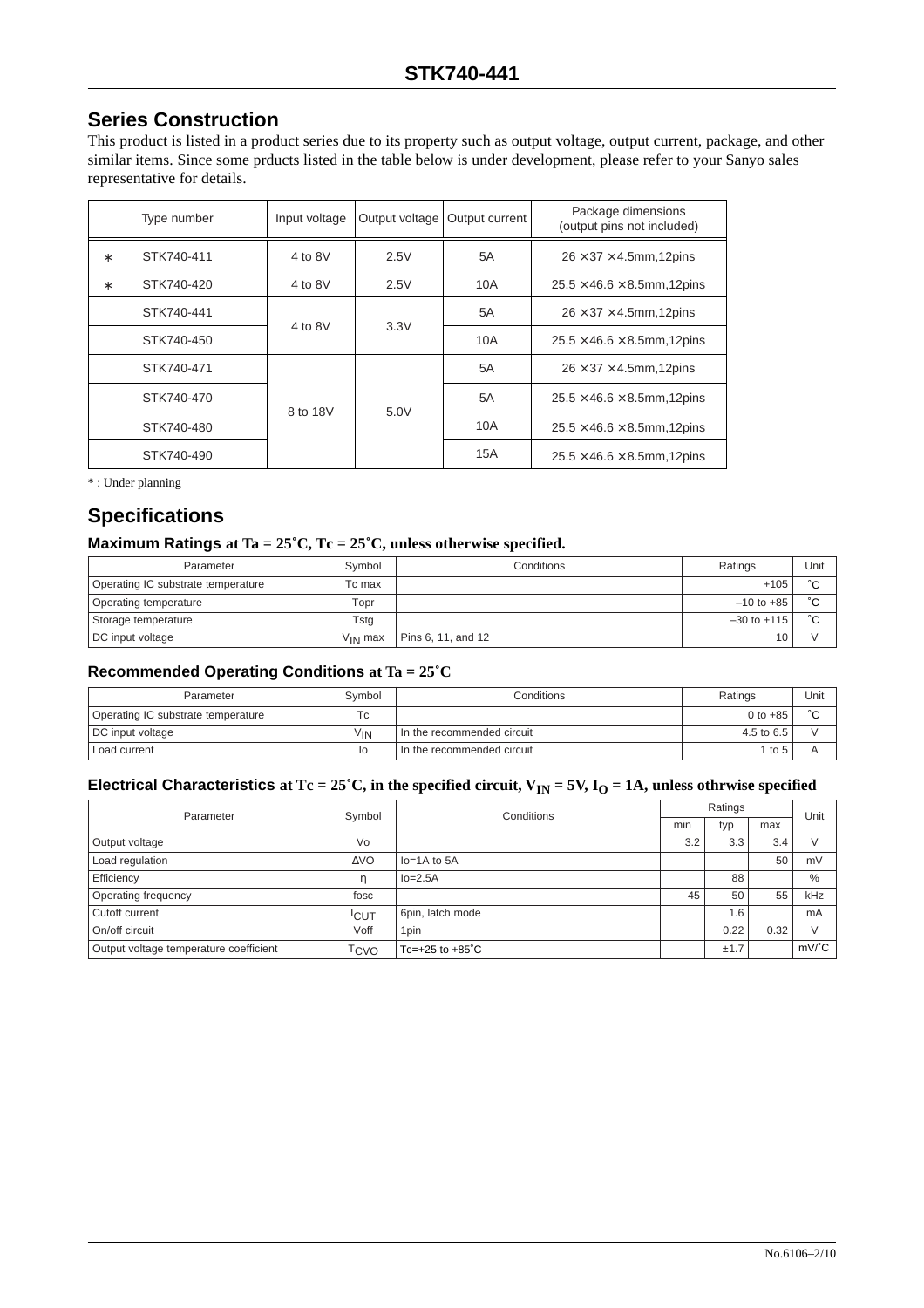#### **Block Diagram**



#### **Pin Descriptions**

| Number | Pin name       | Description                                           |  |
|--------|----------------|-------------------------------------------------------|--|
|        | <b>ON/OFF</b>  | Remote on/off switching                               |  |
| 2      | ν <sub>S</sub> | Output voltage sensing                                |  |
| 3      | VADJ           | Output voltage fine adjustment                        |  |
| 4      | F <sub>B</sub> | Feedback (error amplifier output), phase compensation |  |
| 5      | GND            | <b>Ground</b>                                         |  |
| 6      | $v_{\rm CC}$   | Power supply for control block                        |  |
| 7, 8   | А              | Flywheel diode anode                                  |  |
| 9, 10  | <b>OUT</b>     | Output                                                |  |
| 11, 12 | $V_{IN}$       | Input supply voltage                                  |  |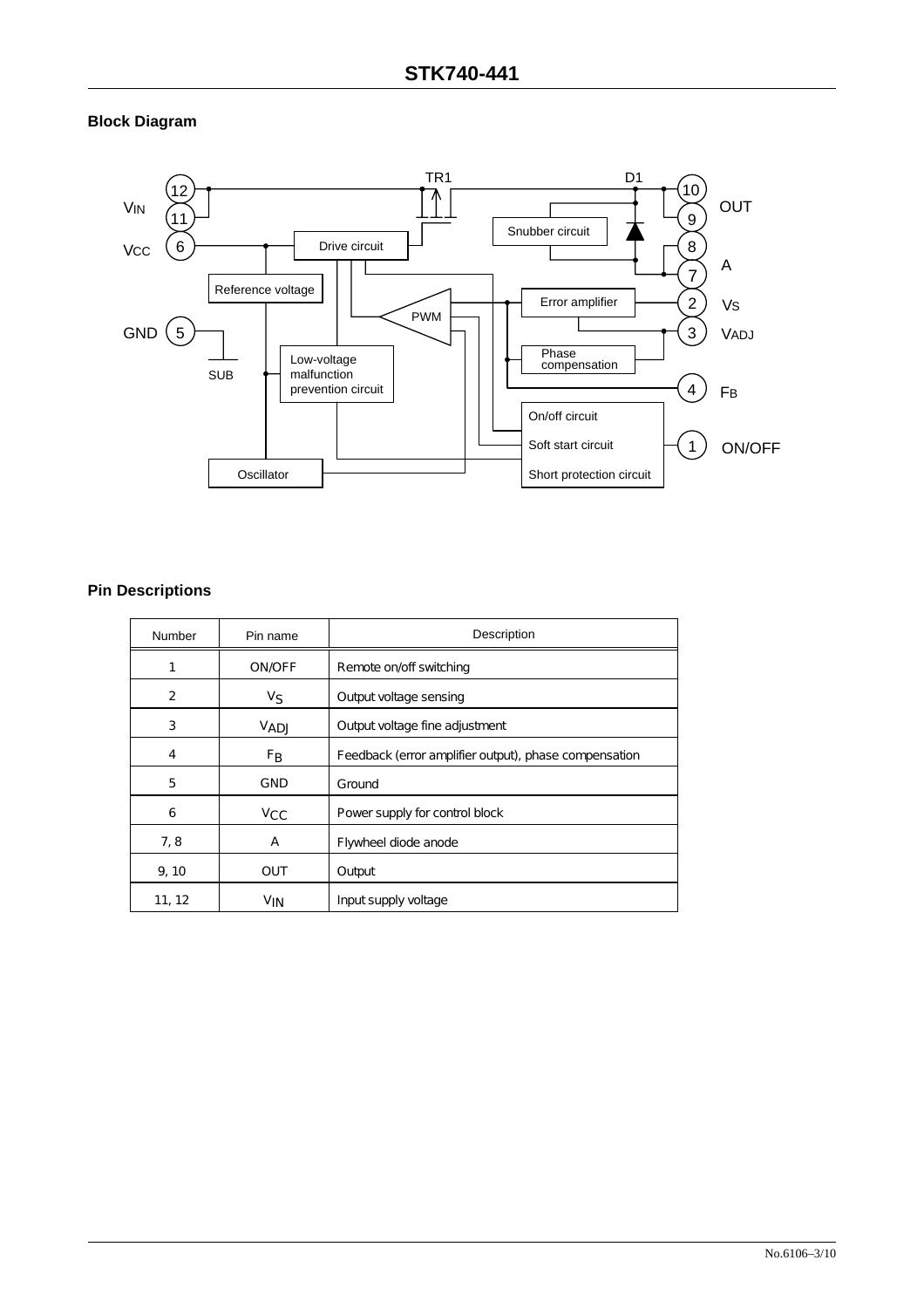**Test Circuit**



#### **Overvoltage Protection Circuit**

In a constant-voltage power supply circuit output voltage may generally exceed the stipulated rating (equivalent to input voltage) when the circuit is broken down or the IC and the printed circuit board is wrongly soldered. Therefore overvoltage protection circuit is recommended to use to minimize the damages caused by the overvoltage.

Sample the overvoltage protection circuit

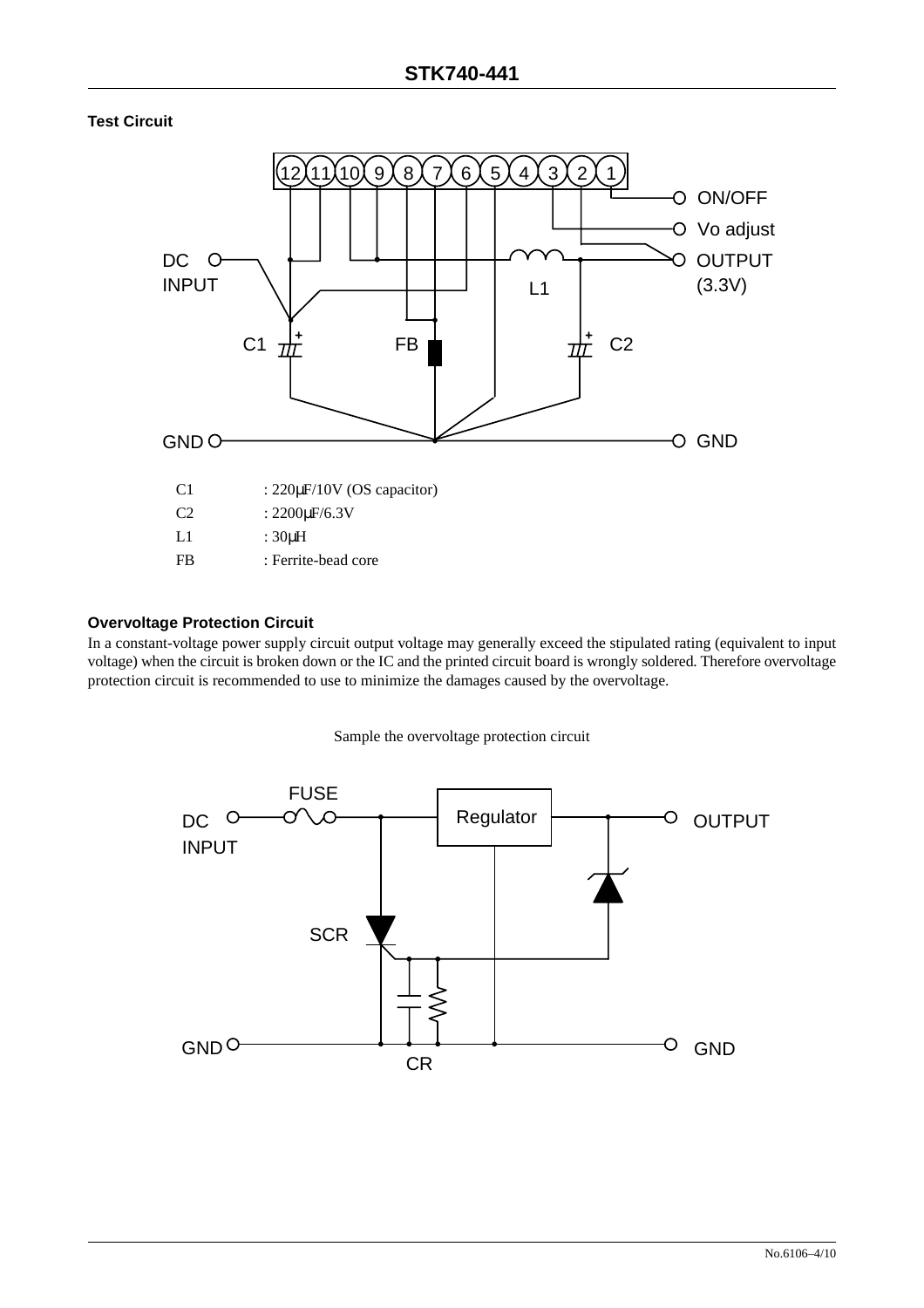

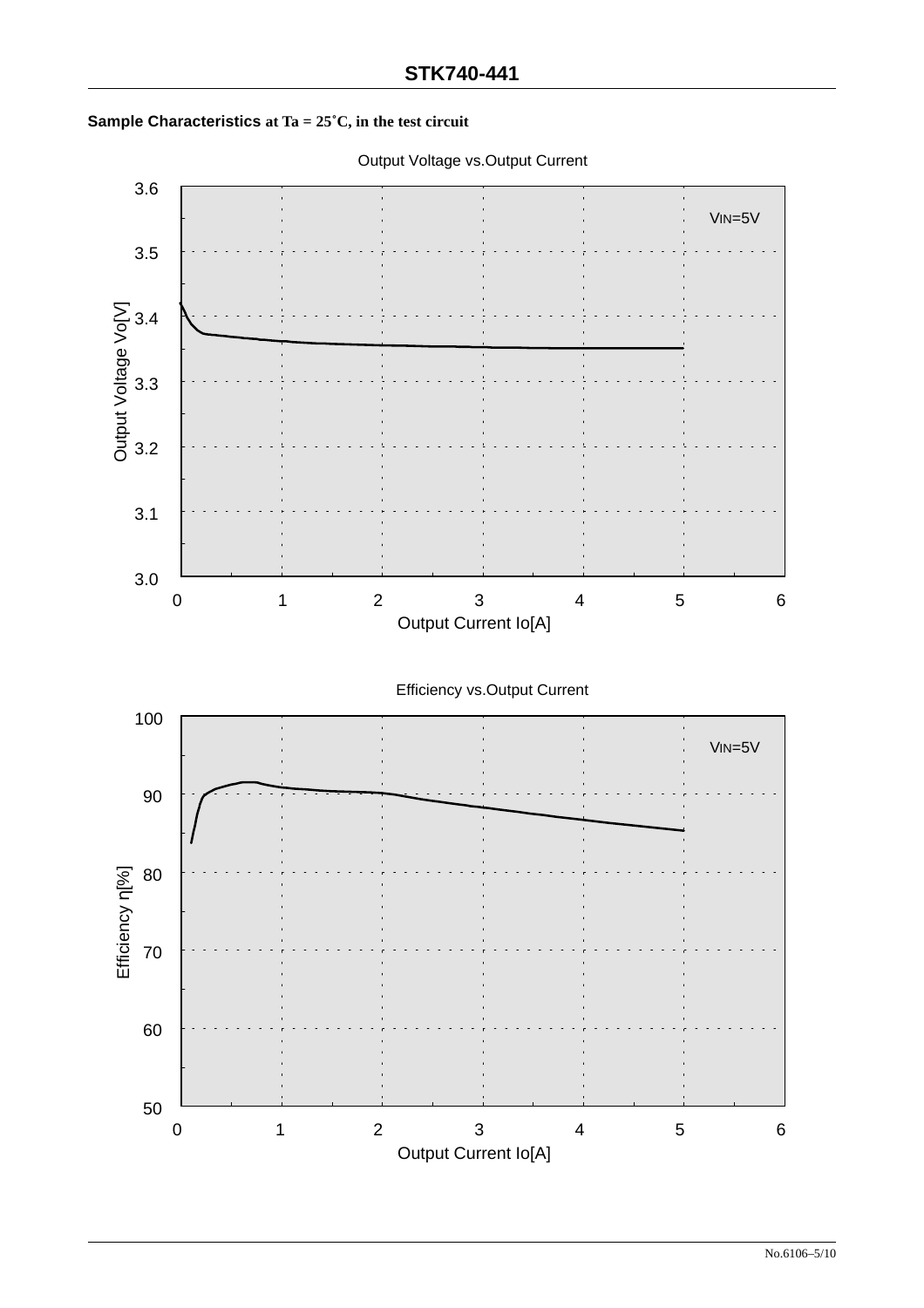Output Voltage vs.Input Voltage

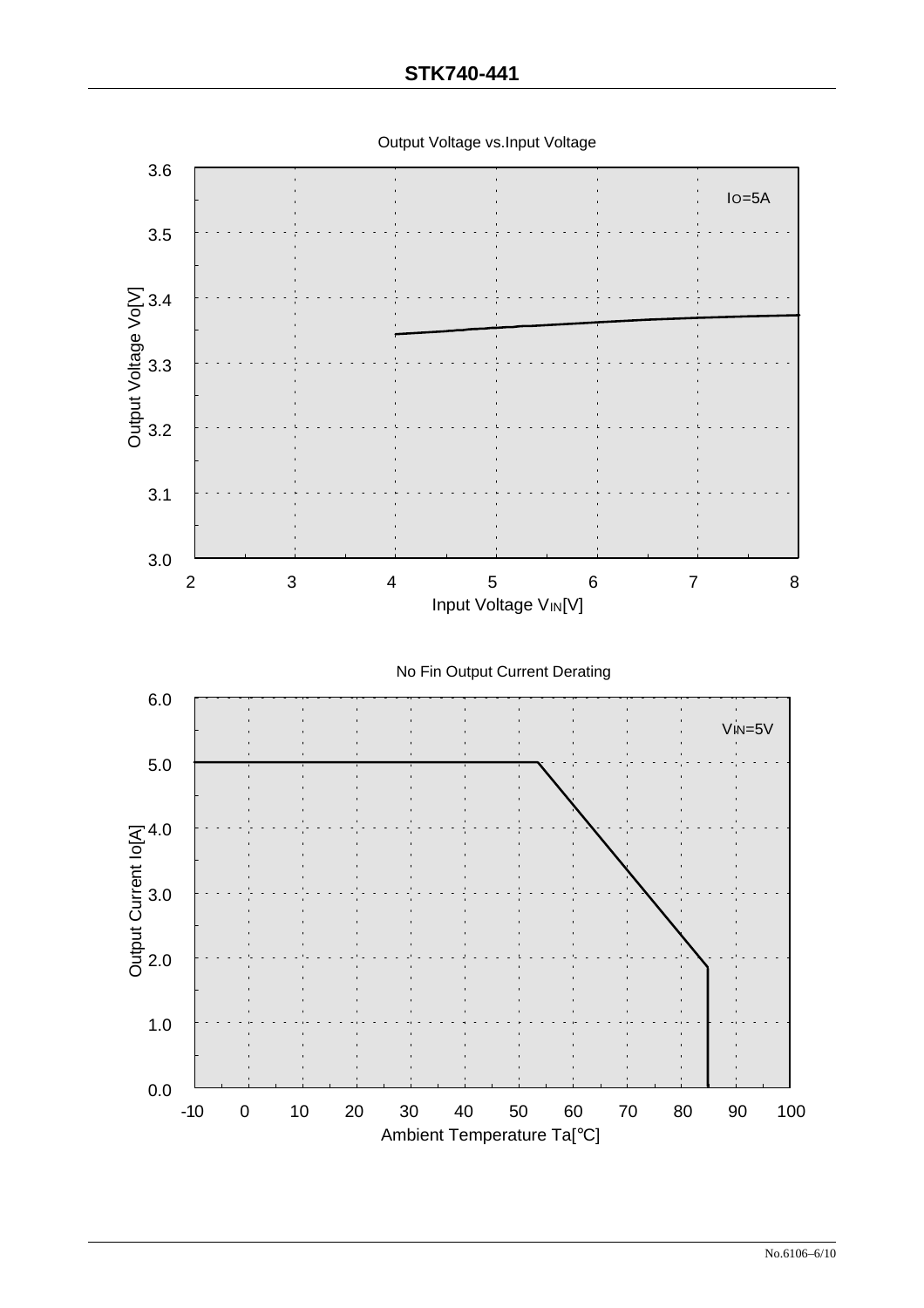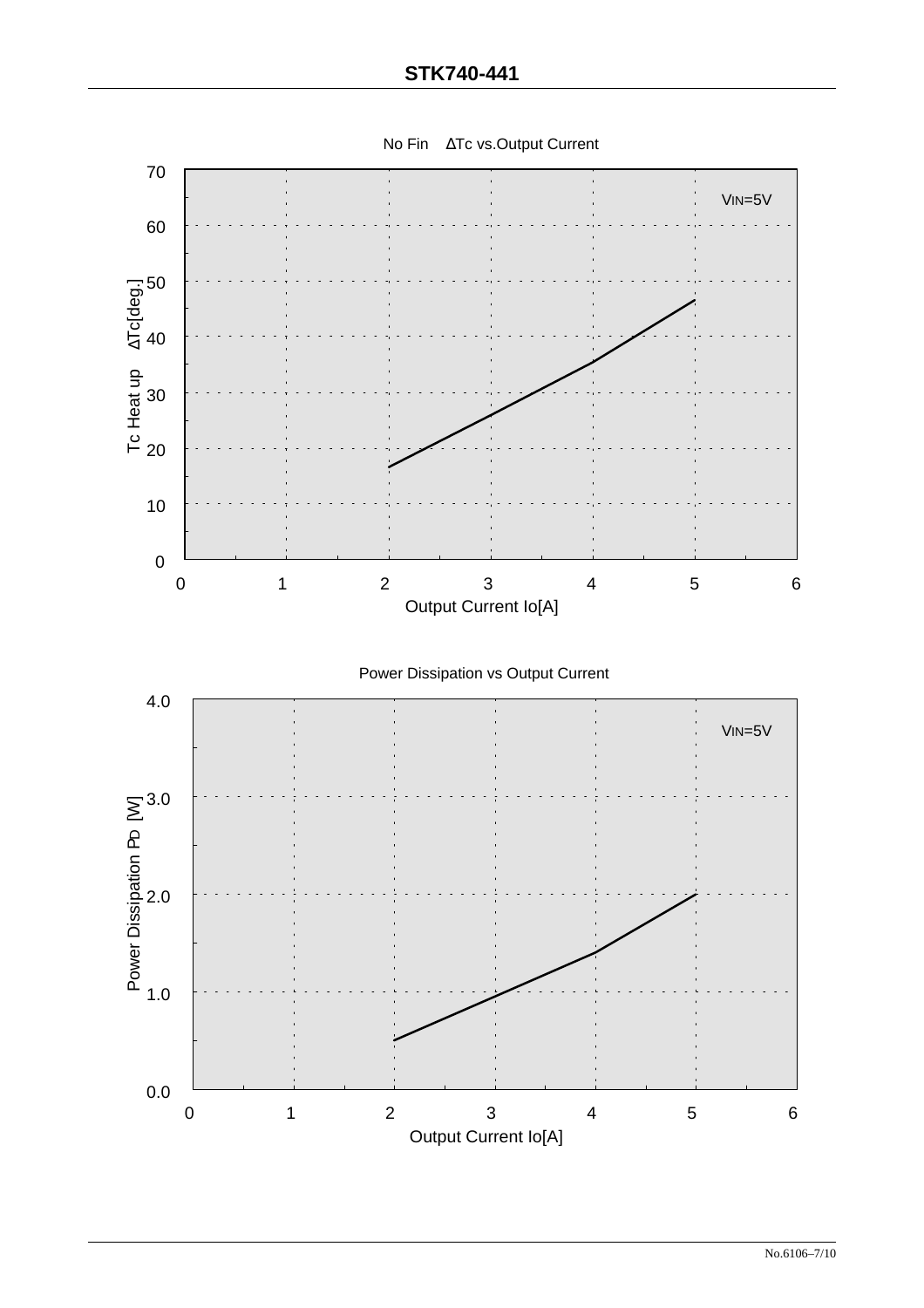#### **Eveluation Board**

The evaluation board is provided to evaluate this hybrid IC

♦ Equivalent Circuit



#### ♦ Parts Table

|                 | Part name              | Requirements   | Number | Manufacturer                                         | <b>Notes</b>       |
|-----------------|------------------------|----------------|--------|------------------------------------------------------|--------------------|
| C <sub>1</sub>  | Electrolytic capacitor | 220uF/10V      |        | Sanyo Electronic component co., Itd.                 | OS capacitor       |
| C <sub>2</sub>  | Electrolytic capacitor | 2200uF/6.3V    |        | Sanyo Electronic component co., Itd.                 | Low impedance (CG) |
| R <sub>2</sub>  | Resistor               | $100\Omega$    |        |                                                      |                    |
| R <sub>3</sub>  | Jumper                 |                | 1      |                                                      |                    |
| R <sub>6</sub>  | Jumper                 |                |        | Use a fuse resistor (20 to 30 $\Omega$ ) when needed |                    |
| FB <sub>1</sub> | Ferrite-bead core      | BL02RN1-R62    | 1      | Murata manufacturing co., Itd.                       |                    |
| L1              | Choke coil             | HK-10S100-4500 |        | Toho zinc co., Itd.                                  | 45uH, 5A           |

#### ♦ Notes on pattern designing

1 Place  $V_{CC}$  pin (pin 6) and  $V_{IN}$  pins (pin 11 and 12) lines separately and use an input capacitor (+) for connection. 2 Place GND pin (pin 5) and A pin (pins 7 and 8) lines separately.

3 Connect A pin (pins 7 and 8) with the input capacitor (–) through a Ferrite-bead core.

4 Connect GND pin (pin 5) with the input capacitor (–) or the output capacitor (–). However, connect with the output capacitor (–) unless otherwise specified.

5 Shorten the length of the line between the input capacitor (–) and the output capacitor (–) as well as possible.

6 Connect  $V_S$  pin (pin 2) with the output capacitor (+).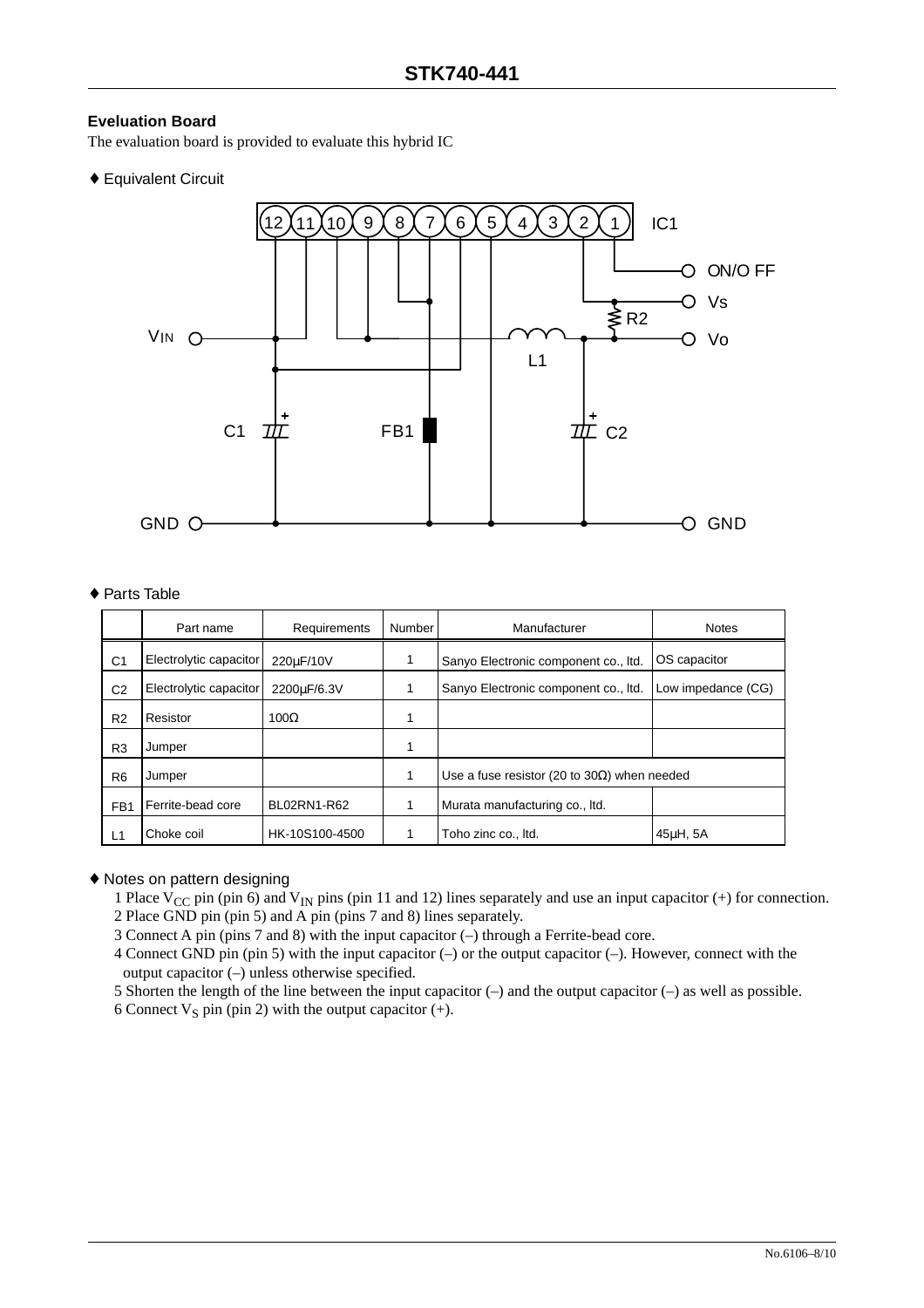♦ Perspective Wiring Layout (from soldered side)



♦ Circuit Pattern (soldered side)